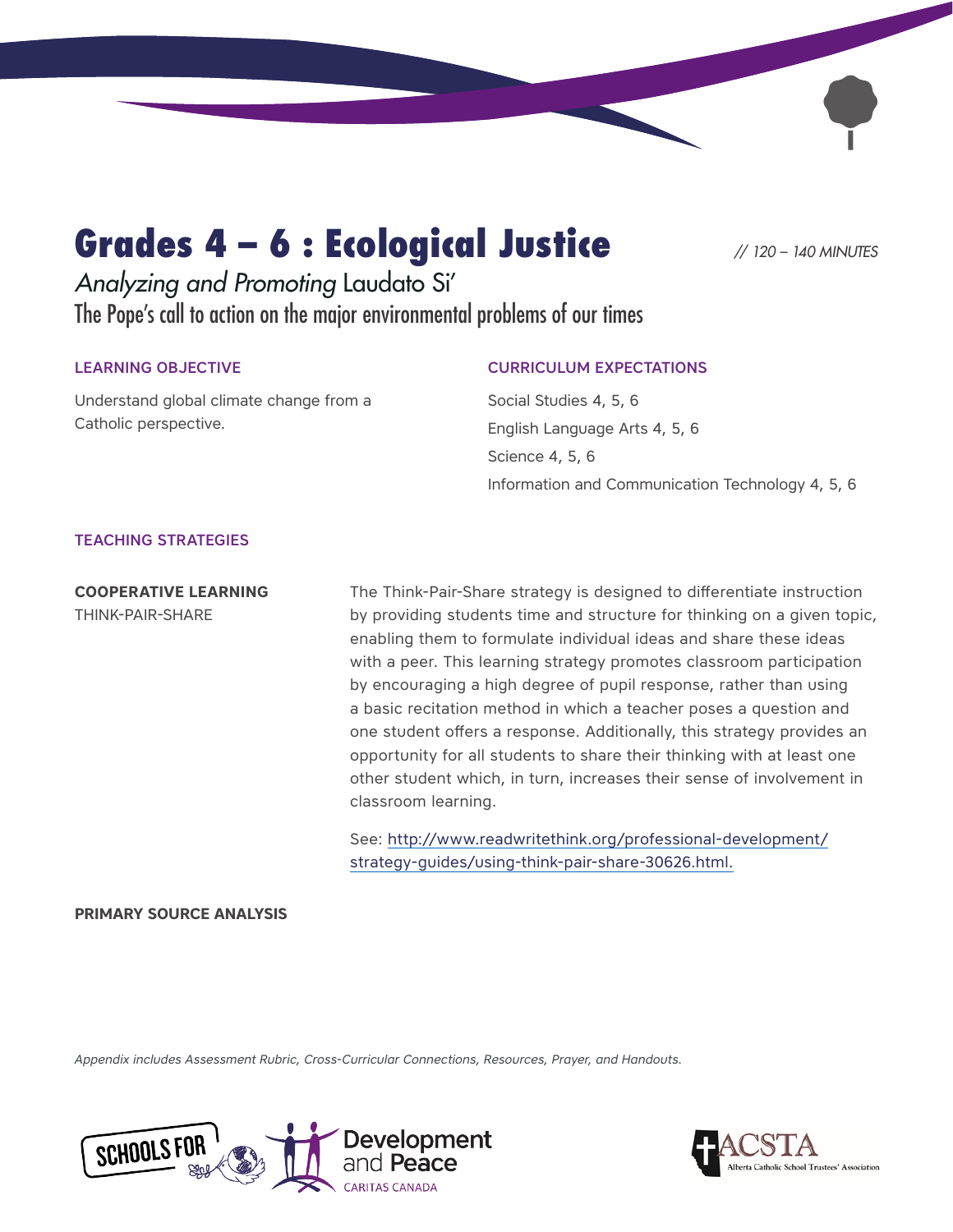#### *Preparation*

#### KEY VOCABULARY

*Solidarity Preferential Option for the Poor*  Livelihood Living in poverty Vulnerable Typhoon Development Global South

#### PRINCIPLES OF CATHOLIC SOCIAL TEACHING [www.devp.org/cst](http://www.devp.org/cst)

**Solidarity:** As members of one global family, we are committed to the good of every person and group, and responsible to one another. Even if we are different, we are our sisters' and brothers' keepers, called to love one another.

**Preferential Option for the Poor:** We must ensure every person's needs are met. The needs of those who are vulnerable, poor, sick, hurt or in conflict, must come first.

Preparation // 20 – 30 MINUTES

#### READINGS AND VIDEO

- Information on climate change (see Appendix "Resources" section)
- Pope Francis' encyclical *Laudato Si*' (see Appendix "Resources" section)
- Climate Reality. (2011, September 21). Climate 101 with Bill Nye. [Video File]. Retrieved from: <https://www.youtube.com/watch?v=3v-w8Cyfoq8>

#### **MATERIALS**

- Handout 'Quotes from *Laudato Si'* for Analysis' (see Appendix "Resources" section) *This document is for student use, to analyze and interpret specific quotes from* Laudato Si' *Alternately, teachers could use this document as a starting point to initiate discussion*
- Handout: *'Laudato Si'* Vocabulary Worksheet' (see Appendix "Handouts" section) one per student
- Resources for creating an advertisement *Examples: manila tags, construction paper, coloured pencils, crayons, computers, printers, apps, subscriptions, and access to other technologies for multimedia production*

#### PREPARATION

This lesson could span two classes. Parts 1 and 2 on the first day; and Part 3 on the second day.

Part 3 can be further divided if teachers wish to take this time to facilitate their students' ability to develop effective visual communication skills.

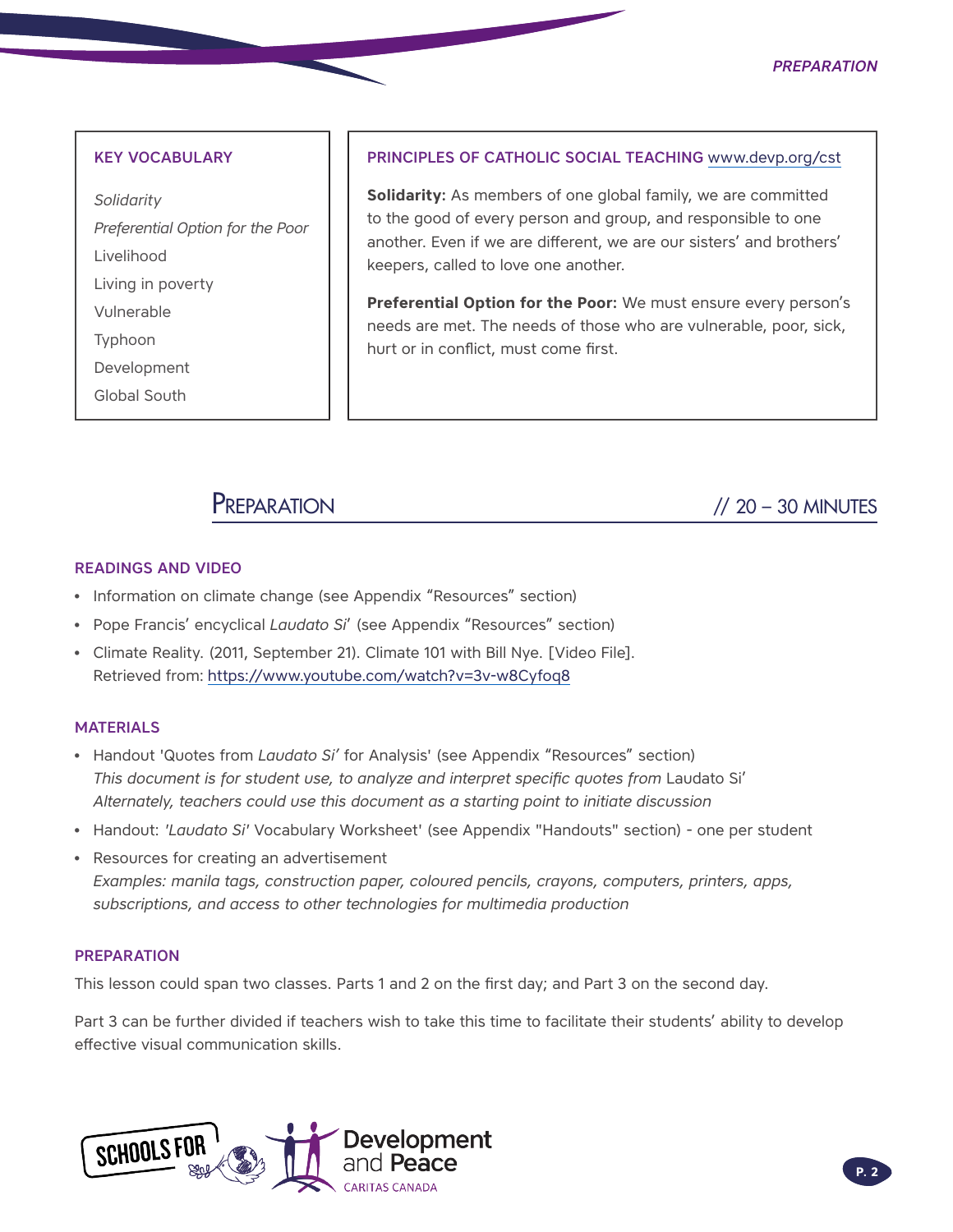

#### OPENING PRAYER

See Appendix "Prayer" section for "A Christian Prayer in Union with Creation". For additional prayers, visit [www.devp.org/activities.](http://www.devp.org/activities)

#### LINK CONCEPT

Show the video: Climate 101 with Bill Nye:

Climate Reality. (2011, September 21). 'Climate 101 with Bill Nye' Retrieved from:<https://www.youtube.com/watch?v=3v-w8Cyfoq8>

Ask students to differentiate between the concepts of "weather" and "climate". Discuss how weather is very complicated and climate even more so. You can use some of the following questions to guide the discussion:

- *How does the weather affect our lives?*
- *How does the climate affect our lives?*
- *What are some of the causes of climate change?*
- *What are some of the local and global effects of climate change? (eg. higher frequency of natural disaters)*
- *What are the some actions we can take to prevent climate change from getting worse?*
- *Who is likely to bear the negative impacts of climate change the most?*

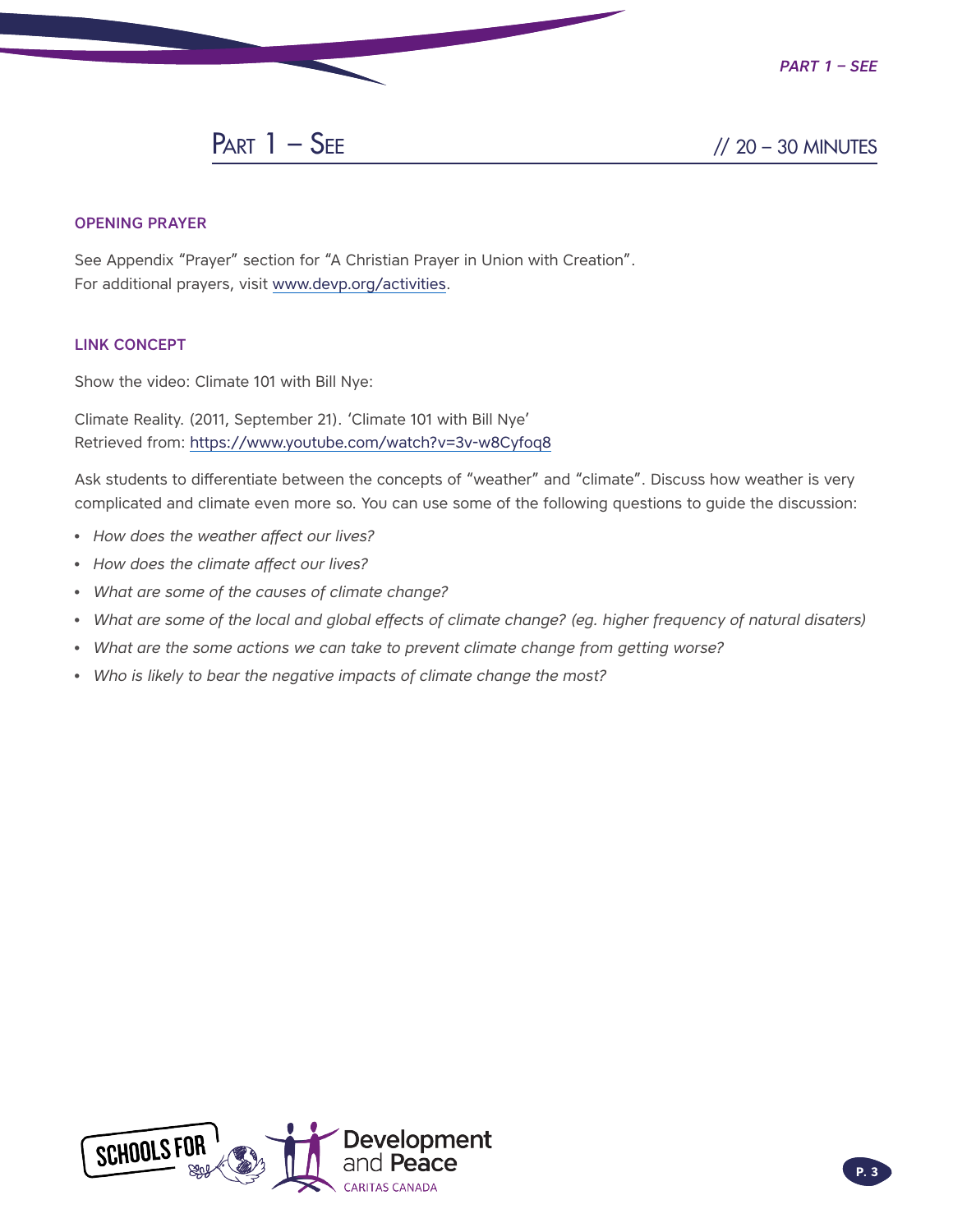

 $PART 2 - JUDGE$  // 40 – 50 MINUTES

Distribute the handout 'Quotes from *Laudato Si*' for Analysis'.

This could be done as an individual, small group or whole class activity. Teachers may wish to have students work on one or two quotes in groups of two and then share their answers in a class discussion.

 $PART 3 - ACT$  // 60 + MINUTES

#### COMMUNICATION PROJECT

After analyzing the causes, effects and consequences of climate change, students can work in pairs or small groups of 3-4 to create a communications product that promotes the key message in the encyclical *Laudato Si'*. Students can start by brainstorming the key concepts in the encyclical and images to reflect and promote these ideas. Students can select the format/medium they feel will be most effective to promote the Pope's call to action on one of the most important world issues today: environmental problems. Students should consider their access to and ability to use technology and time constraints in choosing the best format for their product.

The resource 'Creating Persuasive and Effective Visuals' (see Appendix "Resources" section) contains a step by step process for the teacher to support students in creating advertising products. It is meant to be adapted to each teacher's situation and needs. The resource includes:

- Samples of advertising posters
- A link to a document summarizing persuasive techniques in advertising
- A discussion of persuasive as well as an example of an advertisement labeled with the techniques used
- Suggested criteria for analysis and evaluation
- Resources for analysis and evaluation
- Constructive feedback resources for formative assessment
- Planning checklist

Teacher may wish to display student work or allow the student to present their final products. Effective student posters could be offered to the local parish to encourage parishioners to consider the ideas of the encyclical.

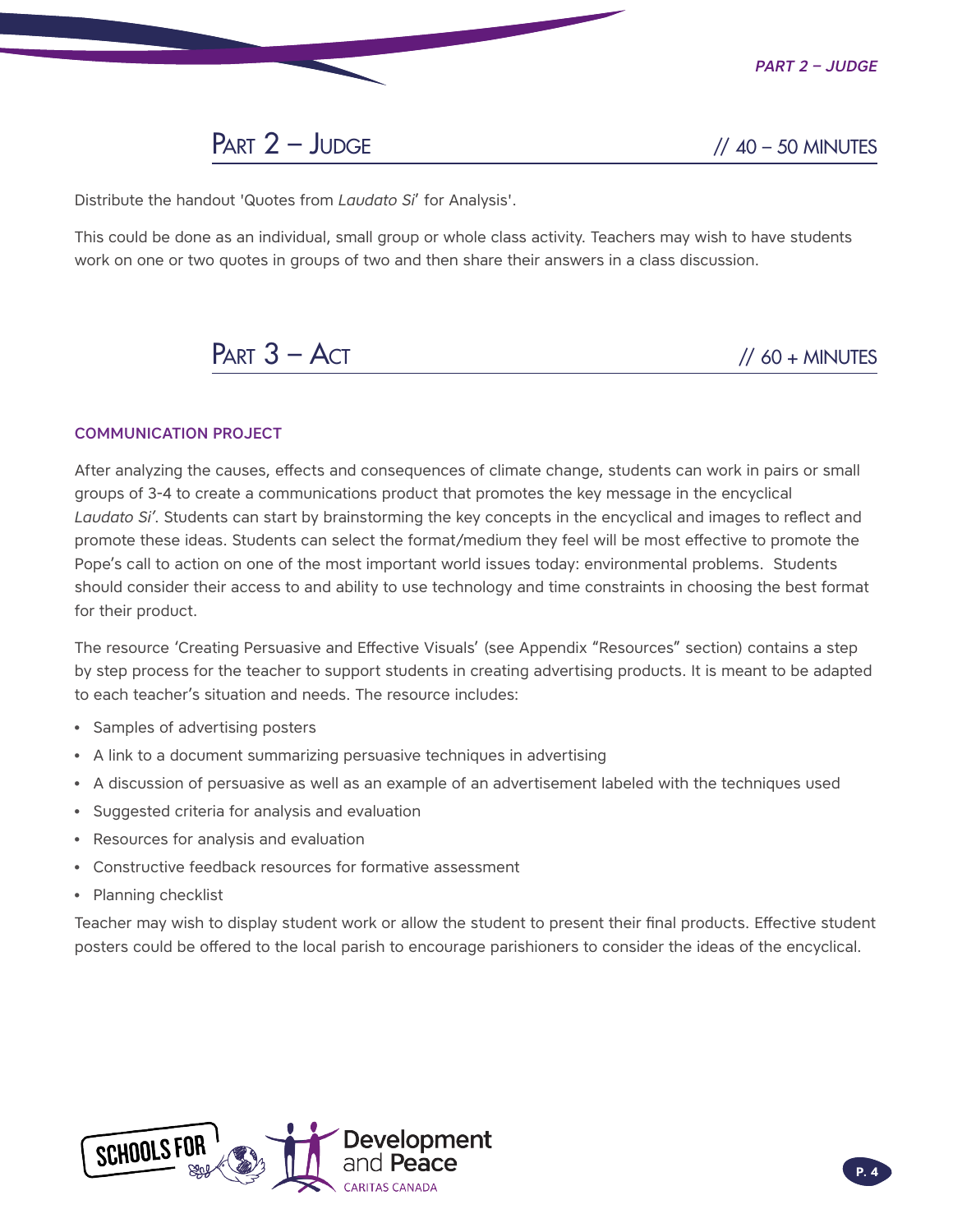## **APPENDIX**

| <b>ASSESSMENT</b>                                                   |    |
|---------------------------------------------------------------------|----|
| <b>Assessment Rubric</b>                                            | b  |
| <b>CROSS CURRICULAR CONNECTIONS</b>                                 |    |
| <b>RESOURCES</b>                                                    |    |
| Online Resources on Laudato Si', Climate Change and Visual Literacy | 13 |
| <b>PRAYER</b>                                                       |    |
| A Christian Prayer in Union with Creation                           | 15 |
| <b>HANDOUTS</b>                                                     |    |
| Quotes from Laudato Si' for Analysis                                | 16 |
| Laudato Si' Vocabulary Worksheet                                    | 18 |

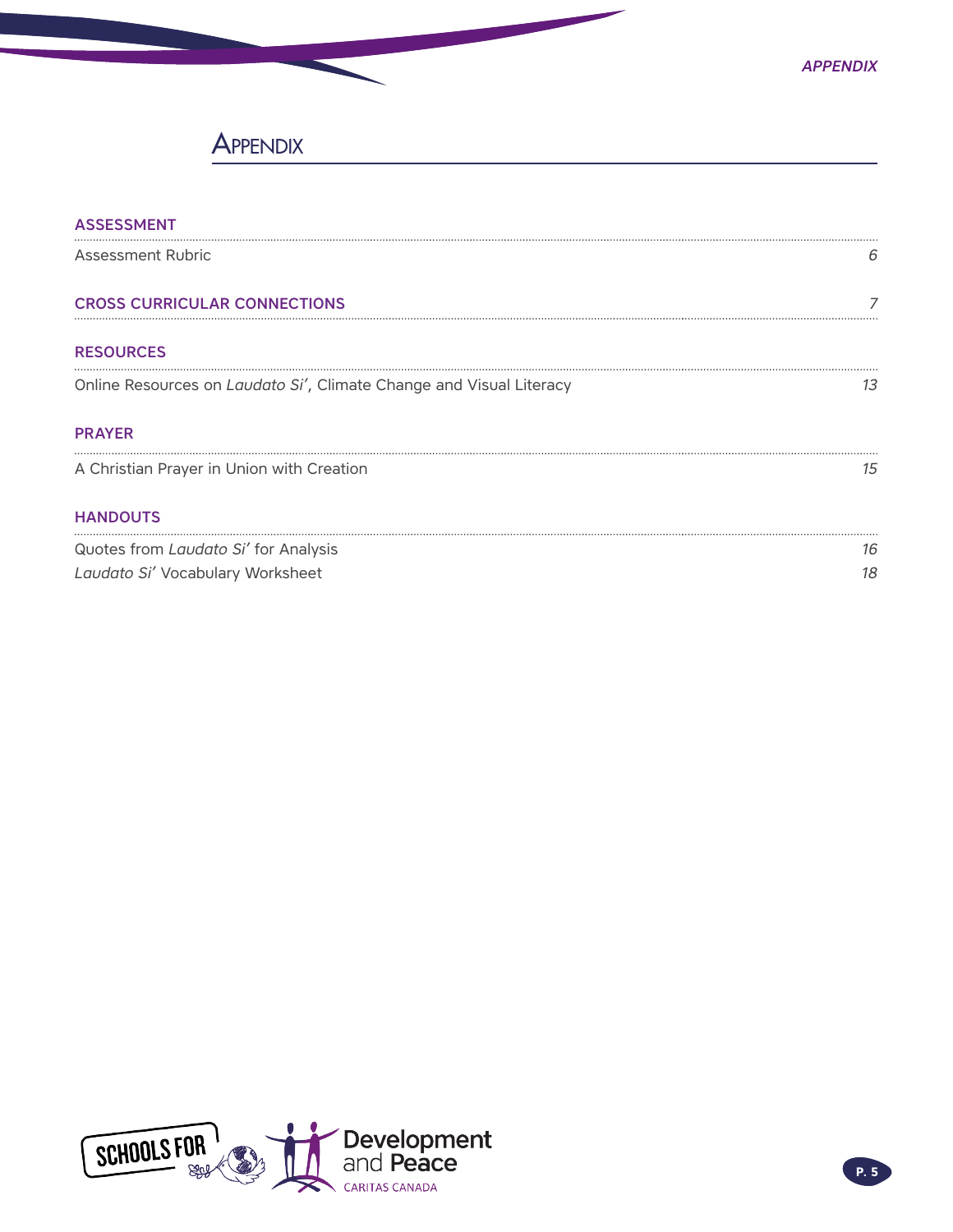## <span id="page-5-0"></span>**Assessment Rubric**

| <b>RUBRIC</b>          | <b>POINT SCALE</b> |                     |                      |                      |
|------------------------|--------------------|---------------------|----------------------|----------------------|
| <b>COMPONENTS</b>      | $\boldsymbol{4}$   | 3                   | $\overline{2}$       | 1                    |
| <b>CREATES PRODUCT</b> | Skillfully creates | Systematically      | Creates a product    | Creates a product    |
| <b>TO PROMOTE</b>      | a product that     | creates a product   | that simplistically  | haphazardly that     |
| <b>LAUDATO SI' X2</b>  | promotes ideas     | that promotes ideas | promotes ideas       | does not promote     |
|                        | of Laudato Si' in  | of Laudato Si' in   | of Laudato Si' in    | ideas of Laudato Si' |
|                        | a compelling way   | an effective way    | a predictable way    | by communicating     |
|                        | by communicating   | by communicating    | by communicating     | superficial          |
|                        | pertinent          | relevant            | general information. | or unrelated         |
|                        | information.       | information.        |                      | information.         |
| <b>COMMUNICATE</b>     | Communicates       | Communicates        | Communicates         | Communicates         |
| <b>INFORMATION</b>     | information in     | information in      | information in       | information in       |
|                        | a persuasive       | a convincing        | a believable         | an unconvincing      |
|                        | manner to inform   | manner to inform    | manner to inform     | manner that does     |
|                        | and engage the     | and engage the      | and engage the       | little to inform     |
|                        | audience.          | audience.           | audience.            | or engage the        |
|                        |                    |                     |                      | audience.            |

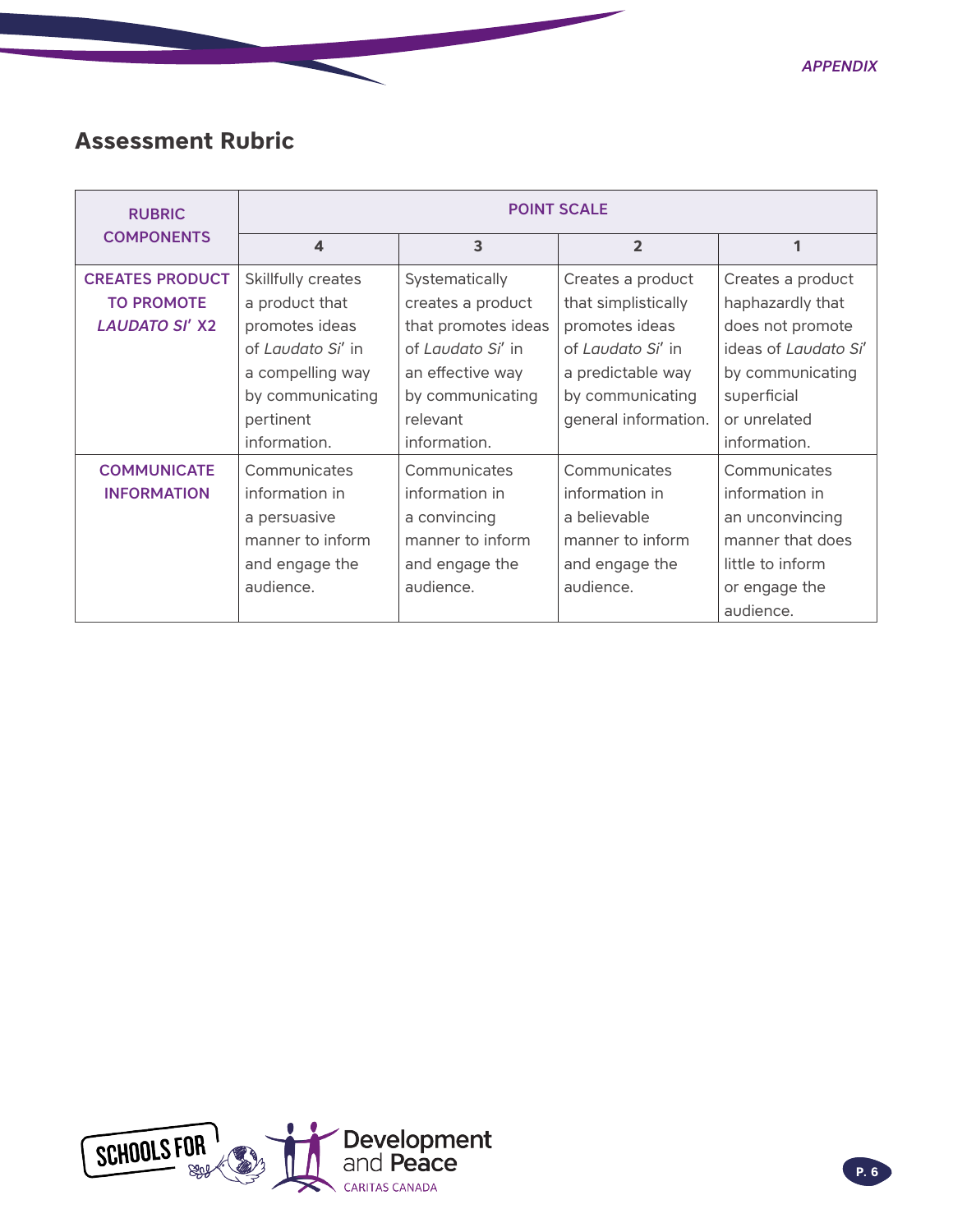## <span id="page-6-0"></span>**Cross Curricular Connections**

**ALBERTA EDUCATION PROGRAM OF STUDIES** 

### SOCIAL STUDIES

#### GRADE 4

#### **4.1 Alberta: A Sense of Land**

Students will demonstrate an understanding and appreciation of how elements of physical geography, climate, geology and paleontology are integral to the landscapes and environment of Alberta.

- **4.1.1** Value Alberta's physical geography and natural environment:
	- Appreciate the diversity of elements pertaining to geography, climate, geology and paleontology in Alberta (LPP)
	- Demonstrate care and concern for the environment through their choices and actions (LPP)
- **4.1.2** Examine, critically, the physical geography of Alberta by exploring and reflecting upon the following questions and issues:
	- How are Alberta's provincial parks and protected areas and the national parks in Alberta important to the sustainability of Alberta's natural environment? (ER, LPP)
- **4.1.4** Analyze how Albertans interact with their environment by exploring and reflecting upon the following questions and issues:
	- How do Albertans deal with competing demands on land use (e.g., conservation, solar and wind power, recreation, agriculture, oil exploration, forestry)? (ER, LPP)

#### **4.3 Alberta: Celebrations and Challenges**

Students will demonstrate an understanding and appreciation of how Alberta has grown and changed culturally, economically and socially since 1905.

- **4.3.1** Appreciate the factors contributing to quality of life in Alberta:
	- Value and respect their own and other cultural identities (C, I)
	- Demonstrate respect for the rights, opinions and perspectives of others (C, I)
	- Appreciate the influence of the natural environment and resources on the growth and development of Alberta (ER, LPP)
	- Value and respect their relationships with the environment (C, ER, LPP)(LPP)
- **4.3.2** Assess, critically, the challenges and opportunities that Alberta has faced in its growth and development by exploring and reflecting upon the following questions and issues:
	- In what ways have occupations and commerce been affected by geography, climate and natural resources in Alberta (i.e., forestry, agriculture, aviation, seasonal activities, tourism)? (ER, LPP, TCC)

#### **(ICT) Skills and Processes /**

#### **Information and Communication Technology**

4.S.8 Demonstrate skills of oral, written and visual literacy.

#### **ICT**

- Organize and present information, taking particular audiences and purposes into consideration.
- Create visual images for particular audiences and purposes.
- Communicate effectively through appropriate forms, such as speeches, reports and multimedia presentations, applying information technologies that serve particular audiences and purposes.

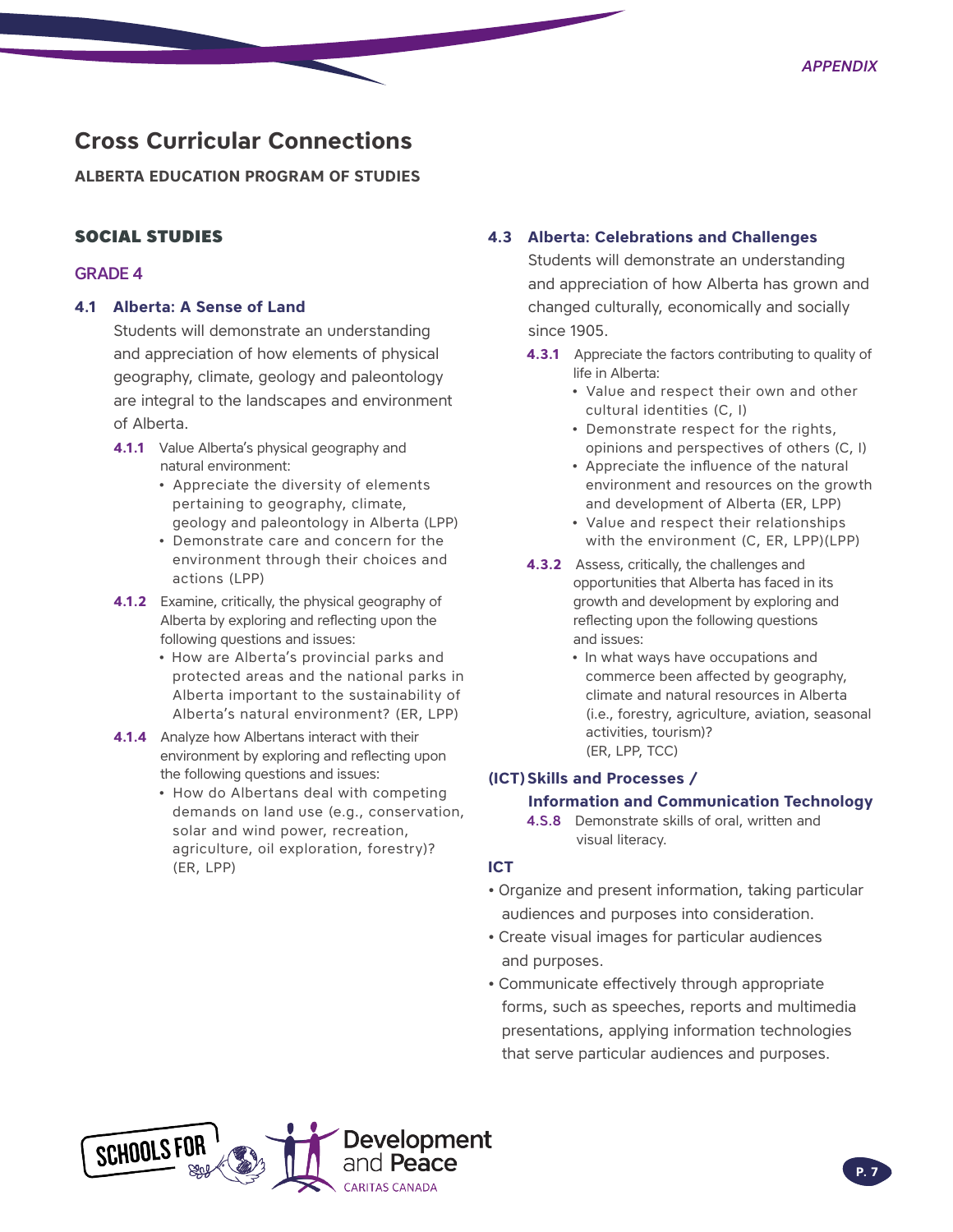#### GRADE 5

#### **5.1 Physical Geography of Canada**

Students will demonstrate an understanding and appreciation of how physical geography and natural resources of Canada affect the quality of life of all Canadians.

- **5.1.1** Value Canada's physical geography and natural environment:
	- Appreciate how the land sustains communities and the diverse ways that people have of living with the land (GC, LPP)
	- Demonstrate care and concern for the environment through their choices and actions (GC, LPP)
- **5.1.2** Examine, critically, the physical geography of Canada by exploring and reflecting upon the following questions and issues:
	- What are the factors that determine climate in the diverse geographical regions of Canada (e.g., latitude, water, mountains)? (LPP)

#### **5.3 Canada: Shaping an Identity**

Students will demonstrate an understanding of the events and factors that have changed the ways of life in Canada over time and appreciate the impact of these changes on citizenship and identity.

- **5.3.1** Appreciate how changes impact citizenship and identity:
	- Recognize how economic and political changes impact ways of life of citizens (C, ER, I, PADM)

#### **(ICT) Skills and Processes/**

#### **Information and Communication Technology**

- 5.S.1 Develop skills of critical thinking and creative thinking.
- 5.S.3 Develop skills of geographic thinking.
- 5.S.4 Demonstrate skills of geographic thinking.
- 5.S.5 Develop skills of cooperation, conflict resolution and consensus building.
- 5.S.6 Develop age-appropriate behavior for social involvement as responsible citizens contributing to their community.
- 5.S.8 Demonstrate skills of oral, written and visual literacy.
	- **•** Express opinions and present perspectives and information in a variety of forms, such as oral or written presentations, speeches or debates.

#### **ICT**

• Communicate effectively through appropriate forms, such as speeches, reports and multimedia presentations, applying information technologies that serve particular audiences and purposes.

#### GRADE 6

#### **(ICT) Skills and Processes/**

#### **Information and Communication Technology**

- 6.S.8 Demonstrate skills of oral, written and visual literacy:
	- **•** Express opinions and present perspectives and information in a variety of forms, such as oral or written presentations, speeches or debates.

#### **ICT**

• Communicate effectively through appropriate forms, such as speeches, reports and multimedia presentations, applying information technologies that serve particular audiences and purposes.

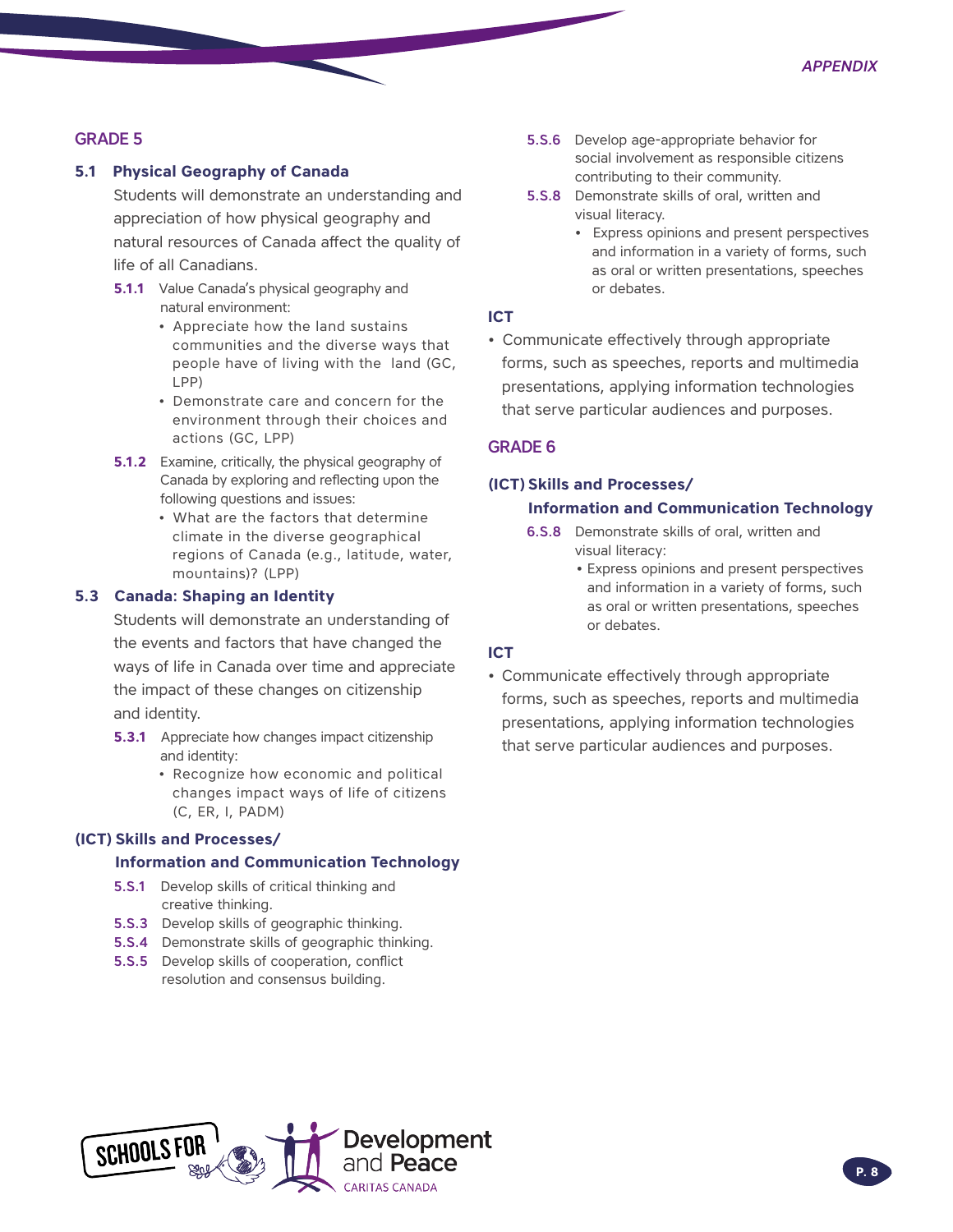#### ENGLISH LANGUAGE ARTS

#### GRADE 4

#### **General Outcome 1**

Students will listen, speak, read, write, view and represent to explore thoughts, ideas, feelings and experiences.

#### **1.1 Discover and Explore**

Express ideas and develop understanding

- Ask questions, paraphrase and discuss to explore ideas and understand new concepts.
- Share personal responses to explore and develop understanding of oral, print and other media texts.

#### **General Outcome 2**

Students will listen, speak, read, write, view and represent to comprehend and respond personally and critically to oral, print and other media texts.

#### **2.1 Use Strategies and Cues**

Use comprehension strategies

• Comprehend new ideas and information by responding personally and discussing ideas with others.

#### **3.3 Respond to Texts**

Experience various texts

• Make general evaluative statements about oral, print and other media texts.

#### **2.3 Understand Forms, Elements and Techniques**

Understand techniques and elements

• Identify and explain connections among events, setting and main characters in oral, print and other media texts.

#### **General Outcome 3**

Students will listen, speak, read, write, view and represent to manage ideas and information.

#### **3.1 Plan and Focus**

Determine information needs

• Ask relevant questions, and respond to questions related to particular topics.

#### **2.3 Organize, Record and Evaluate**

Record information

• Paraphrase information from oral, print and other media sources.

#### **3.4 Share and Review**

Share ideas and information

• Share ideas and information

#### **General Outcome 4**

Students will listen, speak, read, write, view and represent to enhance the clarity and artistry of communication.

#### **4.1.1 Enhance and Improve**

- Appraise own and others' work
- Identify the general impression and main idea communicated by own and peers' oral, print and other media texts.

#### GRADE 5

#### **General Outcome 1**

Students will listen, speak, read, write, view and represent to explore thoughts, ideas, feelings and experiences.

#### **1.2 Clarify and Extend**

Combine ideas

- Use talk, notes, personal writing and representing to explore relationships among own ideas and experiences, those of others and those encountered in oral, print and other media texts. Extend understanding
- 
- Search for further ideas and information from others and from oral, print and other media texts to extend understanding.

#### **General Outcome 2**

Students will listen, speak, read, write, view and represent to comprehend and respond personally and critically to oral, print and other media texts.

#### **2.1 Use Strategies and Cues**

Use comprehension strategies

• Comprehend new ideas and information by responding personally, taking notes and discussing ideas with others.

#### **2.2 Respond to Texts**

Experience various texts

- Express points of view about oral, print and other media texts.
- Write or represent the meaning of texts in different forms.

Construct meaning from texts

• Support own interpretations of oral, print and other media texts, using evidence from personal experiences and the texts.

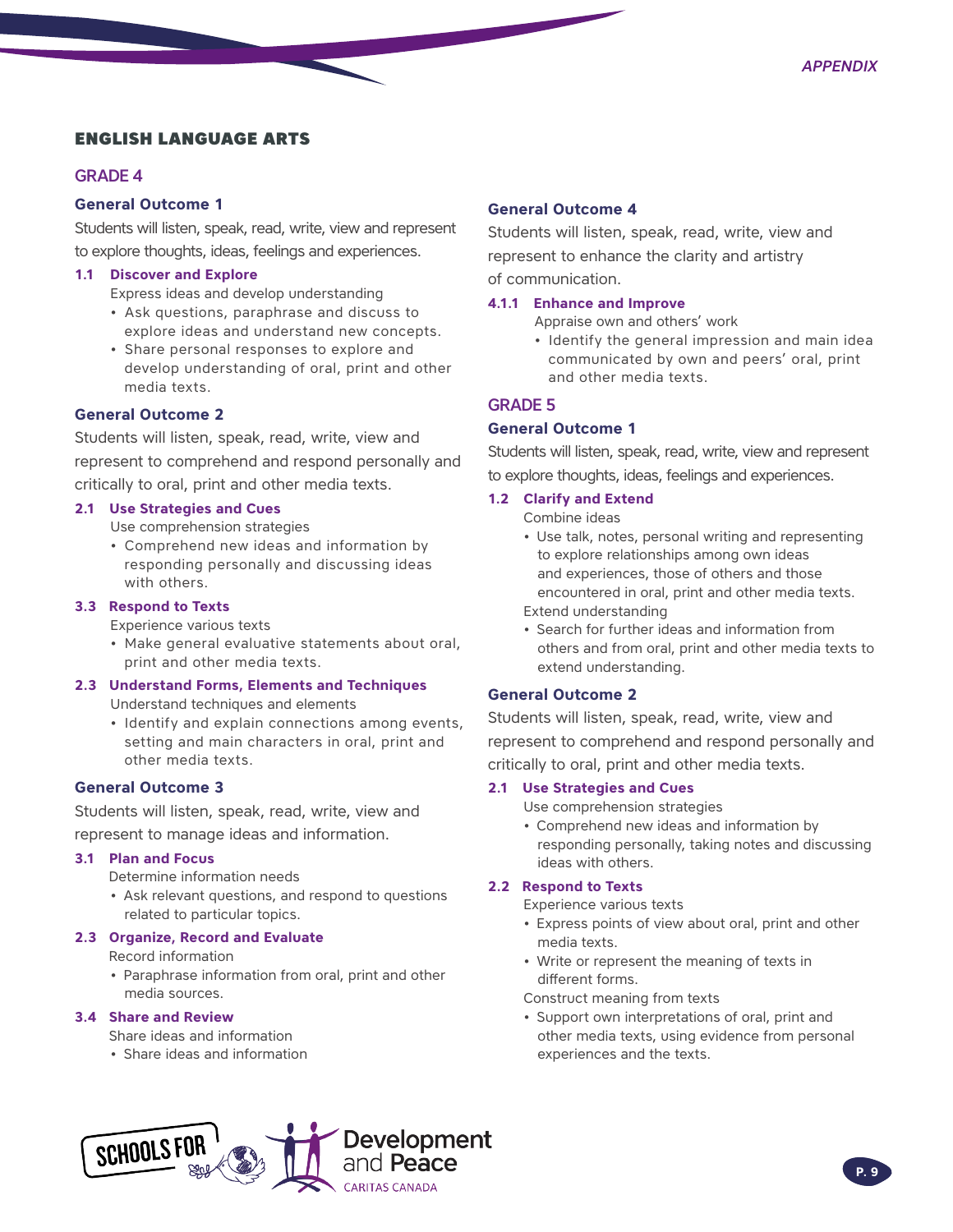#### **2.4 Create Original Text**

Generate ideas

• Use texts from listening, reading and viewing experiences as models for producing own oral, print and other media texts.

#### **General Outcome 3**

Students will listen, speak, read, write, view and represent to manage ideas and information.

#### **3.1 Plan and Focus**

Focus attention

• Summarize important ideas in oral, print and other media texts and express opinions about them.

#### **3.2 Select and Process**

Evaluate sources

• Determine the usefulness and relevance of information for research purpose and focus, using pre-established criteria.

#### **3.3 Organize, Record and Evaluate**

Organize information

- Organize ideas and information to emphasize key points for the audience.
- Add, delete or combine ideas to communicate more effectively.

Evaluate information

• Connect gathered information to prior knowledge to reach new conclusions.

Share ideas and information

- Communicate ideas and information in a variety of oral, print and other media texts, such as illustrated reports, charts, graphic displays and travelogues.
- Select visuals, print and/or other media to inform and engage the audience.

#### **General Outcome 4**

Students will listen, speak, read, write, view and represent to enhance the clarity and artistry. of communication.

#### **4.1 Enhance and Improve**

Enhance artistry

• Experiment with words, phrases, sentences and multimedia effects to enhance meaning and emphasis.

#### GRADE 6

#### **General Outcome 1**

Students will listen, speak, read, write, view and represent to explore thoughts, ideas, feelings and experiences.

#### **1.1 Discover and Explore**

- Express ideas and develop understanding
- Engage in exploratory communication to share personal responses and develop own interpretations.

#### **1.2 Clarify and Extend**

- Combine ideas
- Use talk, notes, personal writing and representing together with texts and the ideas of others, to clarify and shape understanding.

Extend understanding

• Evaluate the usefulness of new ideas, techniques and texts in terms of present understanding..

#### **General Outcome 2**

Students will listen, speak, read, write, view and represent to comprehend and respond personally and critically to oral, print and other media texts.

#### **2.2 Respond to Texts**

Experience various texts

• Explain own point of view about oral, print and other media texts.

Construct meaning from texts

- Observe and discuss aspects of human nature revealed in oral, print and other media texts, and relate them to those encountered in the community.
- Make judgements and inferences related to events, characters, setting and main ideas of oral, print and other media texts.

#### **2.4 Create Original Text**

Generate ideas

• Choose life themes encountered in reading, listening and viewing activities, and in own experiences, for creating oral, print and other media texts.

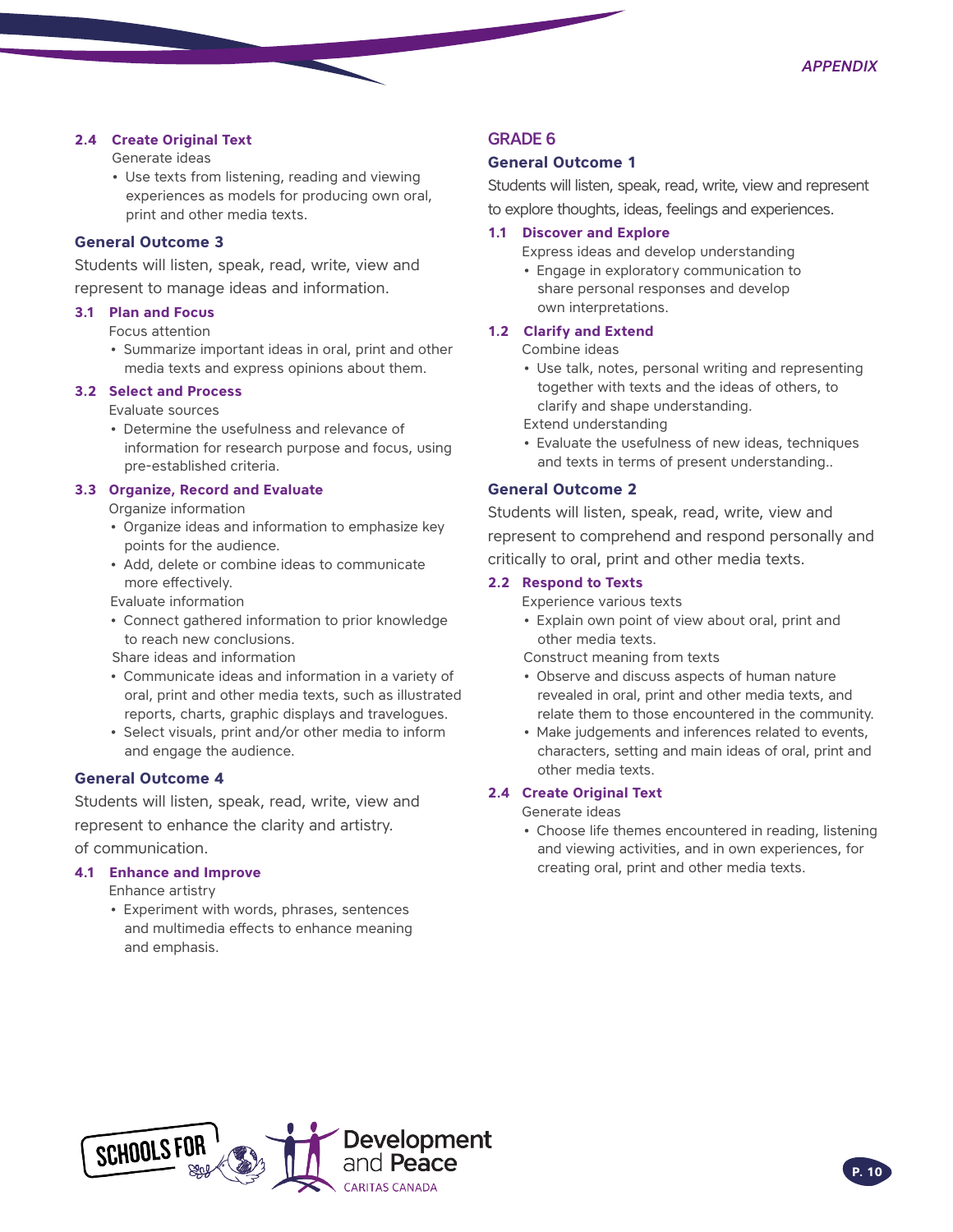#### **General Outcome 3**

Students will listen, speak, read, write, view and represent to managetr ideas and information.

#### **3.1 Plan and Focus**

- Determine information needs
- Decide on and select the information needed to support a point of view.

#### **3.2 Select and Process**

Evaluate sources

• Evaluate the congruency between gathered information and research purpose and focus, using pre-established criteria.

#### **3.3 Organize, Record and Evaluate**

Organize information

• Organize ideas and information using a variety of strategies and techniques, such as comparing and contrasting, and classifying and sorting according to subtopics and sequence.

Record information

• Use outlines, thought webs and summaries to show the relationships among ideas and information and to clarify meaning.

#### **3.4 Share and Review**

Share ideas and information

- Communicate ideas and information in a variety of oral, print and other media texts, such as multi paragraph reports, question and answer formats and graphs.
- Select appropriate visuals, print and/or other media to inform and engage the audience.

#### **General Outcome 4**

Students will listen, speak, read, write, view and represent to enhance the clarity and artistry of communication.

#### **4.1 Enhance and Improve**

Expand knowledge of language

• Choose words that capture a particular aspect of meaning and that are appropriate for context, audience and purpose.

Enhance artistry

• Experiment with several options, such as sentence structures, figurative language and multimedia effects, to choose the most appropriate way of communicating ideas or information.

#### **SCIENCE**

#### GRADE 4

#### **Topic A: Waste in Our World**

- **4.5** Recognize that human activity can lead to the production of wastes, and identify alternatives for the responsible use and disposal of material.
	- **11.** Identify actions that individuals and groups can take to minimize the production of wastes, to recycle or reuse wastes and to ensure the safe handling and disposal of wastes.

#### GRADE 5

#### **Topic D: Weather Watch**

- **5.8** Observe, describe and interpret weather phenomena; and relate weather to the heating and cooling of the earth's surface.
- **5.9** Investigate relationships between weather phenomena and human activity.
	- **10.** Recognize that weather systems are generated because different surfaces on the face of Earth retain and release heat at different rates.
	- **11.** Understand that climate refers to long term weather trends in a particular region and that climate varies throughout the world.
	- **12.** Recognize that human actions can affect climate, and identify human actions that have been linked to the greenhouse effect.

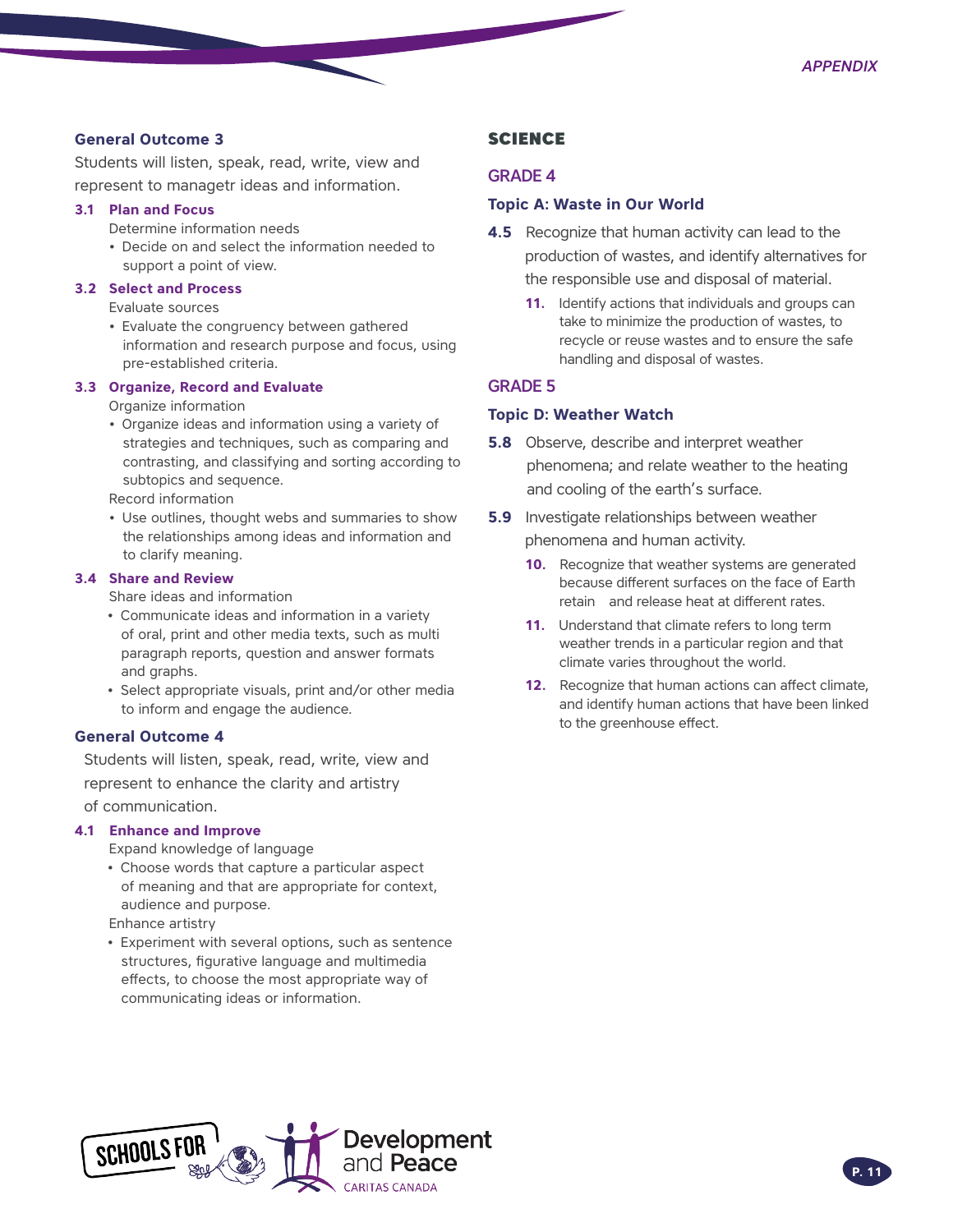#### GRADE 6

#### **Topic C: Sky Science**

**6.7** Observe, describe and interpret the movement of objects in the sky; and identify pattern and order in these movements.

#### **Topic D: Investigation and Evidence**

- **6.8** Apply observation and inference skills to recognize and interpret patterns and to distinguish a specific pattern from a group of similar patterns.
- **6.9** Apply knowledge of the properties and interactions of materials to the investigation and identification of a material sample.

#### **Topic E: Trees and Forests**

- **6.10** Describe characteristics of trees and the interaction of trees with other living things in the local environment.
	- **1.** Identify reasons why trees and forests are valued. Students meeting this expectation should be aware that forests serve as habitat for a variety of living things and are important to human needs for recreation, for raw materials and for a lifesupporting environment.
	- **3.** Describe the role of trees in nutrient cycles and in the production of oxygen.
	- **8.** Identify human uses of forests, and compare modern and historical patterns of use.
	- **9.** Identify human actions that enhance or threaten the existence of forests.
	- **10.** Identify an issue regarding forest use, identify different perspectives on that issue, and identify actions that might be taken.

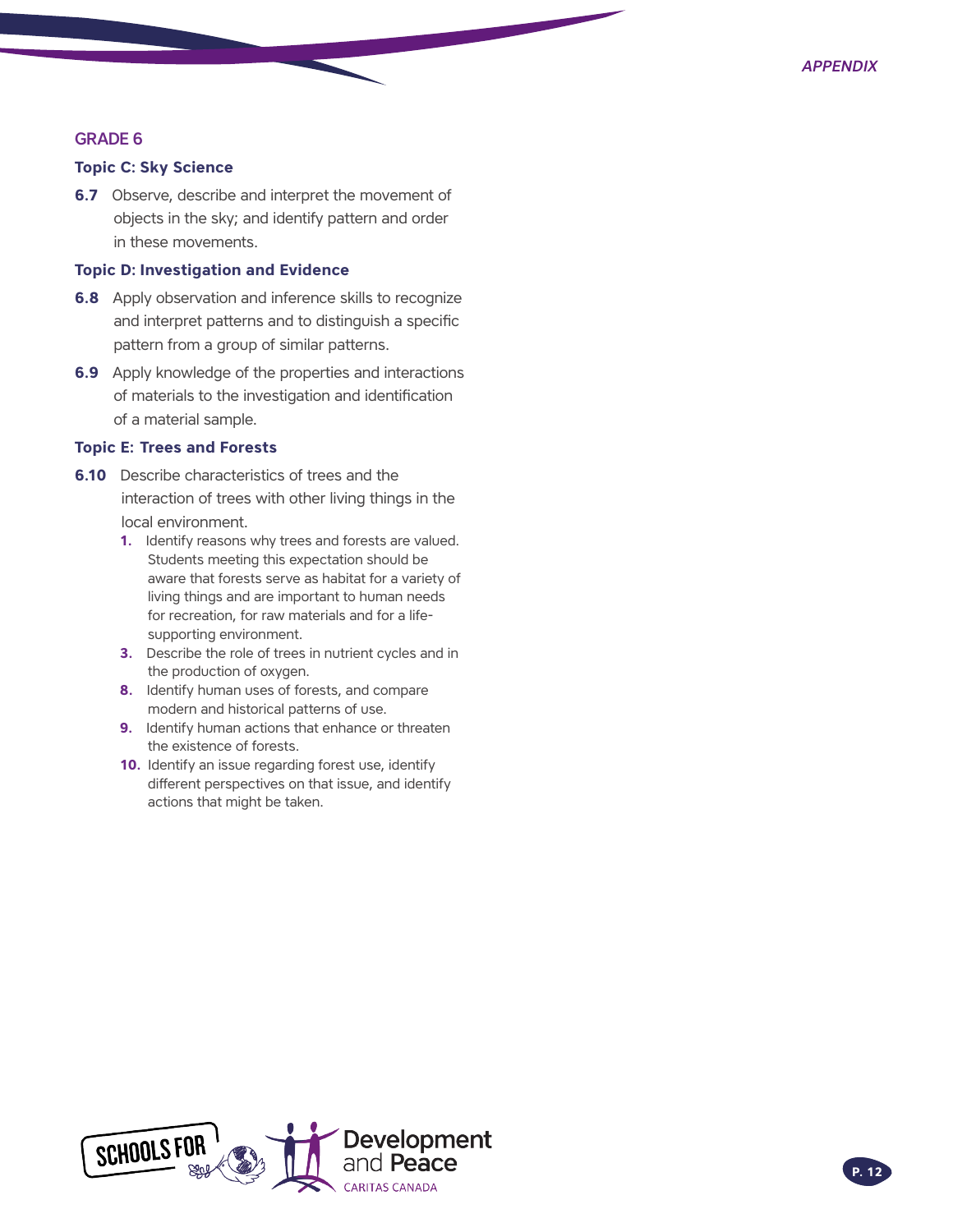### <span id="page-12-0"></span>**Resources**

#### LAUDATO SI'

- Pope Francis (2015). *Laudato Si*'. Vatican City: Libreria Editrice Vaticana. Retrieved from: [http://w2.vatican.va/content/francesco/en/encyclicals/documents/papa](http://w2.vatican.va/content/francesco/en/encyclicals/documents/papa-francesco_20150524_enciclica-laudato-si.html)[francesco\\_20150524\\_enciclica-laudato-si.html](http://w2.vatican.va/content/francesco/en/encyclicals/documents/papa-francesco_20150524_enciclica-laudato-si.html)
- Vatican. (2015, June 18). *Laudato Si*'. [Video File]. Retrieved from:<https://www.youtube.com/watch?v=1tYdOIqvpqg>
- Stevensorf. (2015, June 27). *Laudato Si*' (An Introduction). [Video File]. Retrieved from:<https://www.youtube.com/watch?v=bcqZbfJ1eiY>
- Bishop Robert Barron. (2015, June 19). Fr. Barron on Pope Francis Encyclical *Laudato Si*''. [Video File]. Retrieved from:<https://www.youtube.com/watch?v=zWEK8JXQo0M>
- United States Conference of Catholic Bishops. (2015). *Laudato Si*' Discussion Guide. Justice, Peace and Human Development. Retrieved from: [http://www.usccb.org/issues-and-action/human-life-and-dignity/environment/upload/](http://www.usccb.org/issues-and-action/human-life-and-dignity/environment/upload/laudato-si-discussion-guide.pdf) [laudato-si-discussion-guide.pdf](http://www.usccb.org/issues-and-action/human-life-and-dignity/environment/upload/laudato-si-discussion-guide.pdf)
- Canadian Conference of Catholic Bishops. (2015). A Church Seeking Justice The Challenge of Pope Francis to the Church in Canada. Retrieved from:<http://www.cccb.ca/site/images/stories/pdf/184-902.pdf>

### CLIMATE CHANGE

- Canadian Foodgrains Bank. (2014). Let's Talk About the Weather!. Retrieved from: [http://foodgrainsbank.ca/uploads/policy%20documents/Climate%20Change%20booklet.pdf](http://foodgrainsbank.ca/uploads/policy%20documents/Climate%20Change%20booklet.pdf )
- Catherine Potvin. (2015). Acting on Climate Change: Solutions from Canadian Scholars. Retrieved from: [http://biology.mcgill.ca/unesco/SDC\\_Short.pdf](http://biology.mcgill.ca/unesco/SDC_Short.pdf)
- Climate Reality. (2011, September 21). Climate 101 with Bill Nye. [Video File]. Retrieved from:<https://www.youtube.com/watch?v=3v-w8Cyfoq8>
- Development and Peace. (2015). Feeling the Heat. Retrieved from: [http://www.devp.org/sites/www.devp.org/files/documents/materials/feeling\\_the\\_heat\\_0.pdf](http://www.devp.org/sites/www.devp.org/files/documents/materials/feeling_the_heat_0.pdf)
- Global Catholic Climate Movement. (2015). Climate Change Facts. Retrieved from:<https://catholicclimatemovement.global/climate-change-facts/>
- James Wakelin. (2015). What is Climate Change?. Retrieved from:<https://achangingclimate.org/whatisclimatechange/>
- James Wakelin. (2015). What is Global Warming?. Retrieved from: [http://achangingclimate.org/what-is-global-warming/](http://achangingclimate.org/what-is-global-warming/ )
- NASA Global Climate Change. (2015). Climate Change Site. Retrieved from:<http://climate.nasa.gov/>

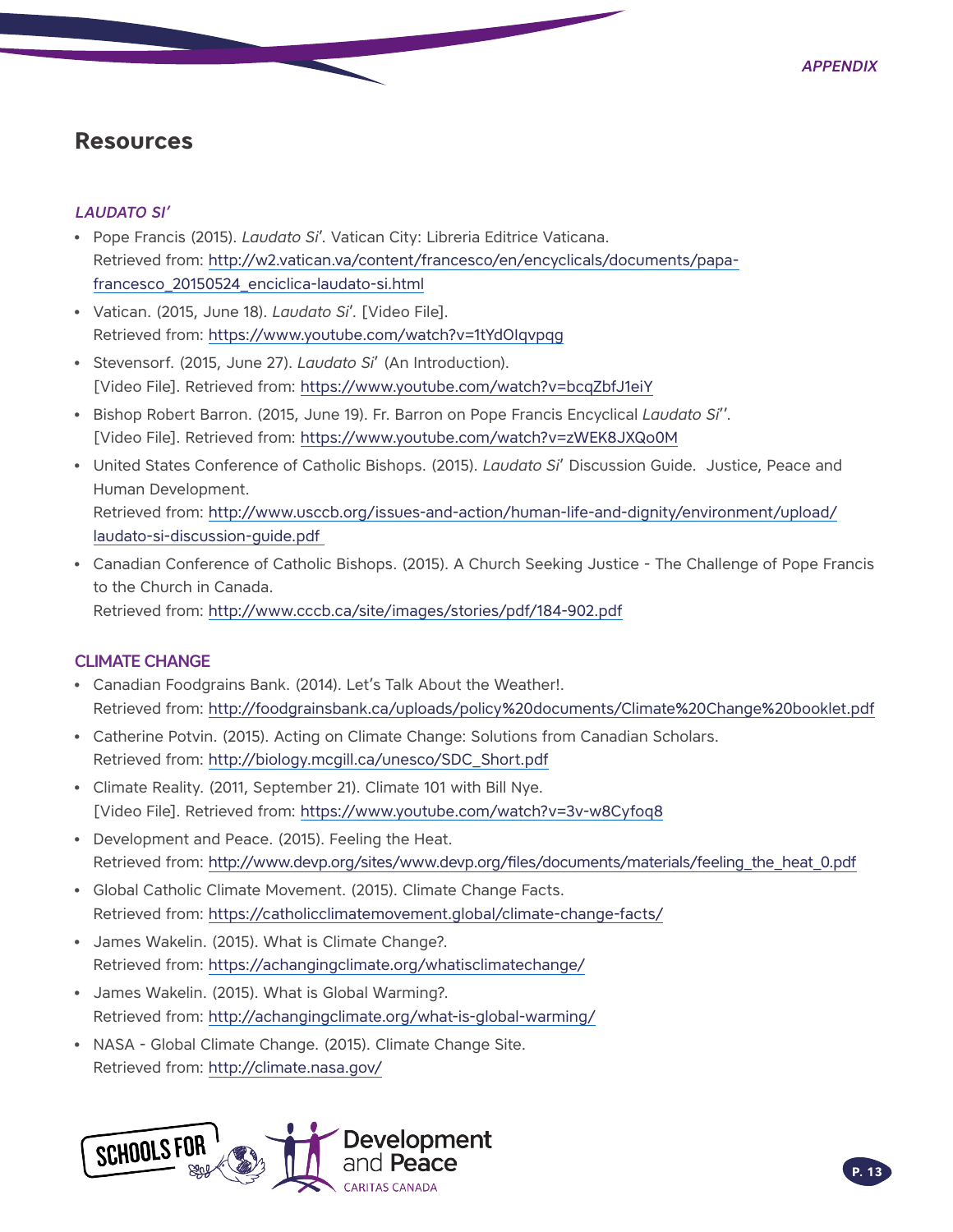**RESOURCES CONTINUED 2/2** 

- National Resources Defense Council. (2011). An Introduction to Climate Change. Retrieved from:<http://www.nrdc.org/globalwarming/climatebasics.asp>
- The New Internationalist. (2013, November 11). The No-Nonsense Guide to Climate Science. [Video File]. Retrieved from:<https://www.youtube.com/watch?v=0RyGc8k-BqQ>
- The Royal Society. (2014, December 10). An Introduction to Climate Change in 60 seconds. [Video File]. Retrieved from:<https://www.youtube.com/watch?v=n4e5UPu1co0>

#### VISUAL LITERACY

- Alberta Education. (2010). Creating Persuasive and Effective Visuals. Retrieved from:<http://www.learnalberta.ca/content/ssmt/html/docs/creatingpersuasiveandeffectivevisuals.pdf>
- Alberta Education. (2006). Persuasion Techniques in Advertising. Retrieved from: [http://www.learnalberta.ca/content/ssbi/pdf/persuasiontechniquesinadvertising\\_bi.pdf](http://www.learnalberta.ca/content/ssbi/pdf/persuasiontechniquesinadvertising_bi.pdf)
- Miki Markovich. (2016). How to Advertise a Product for Project. Retrieved from:<http://smallbusiness.chron.com/advertise-product-project-15962.html>

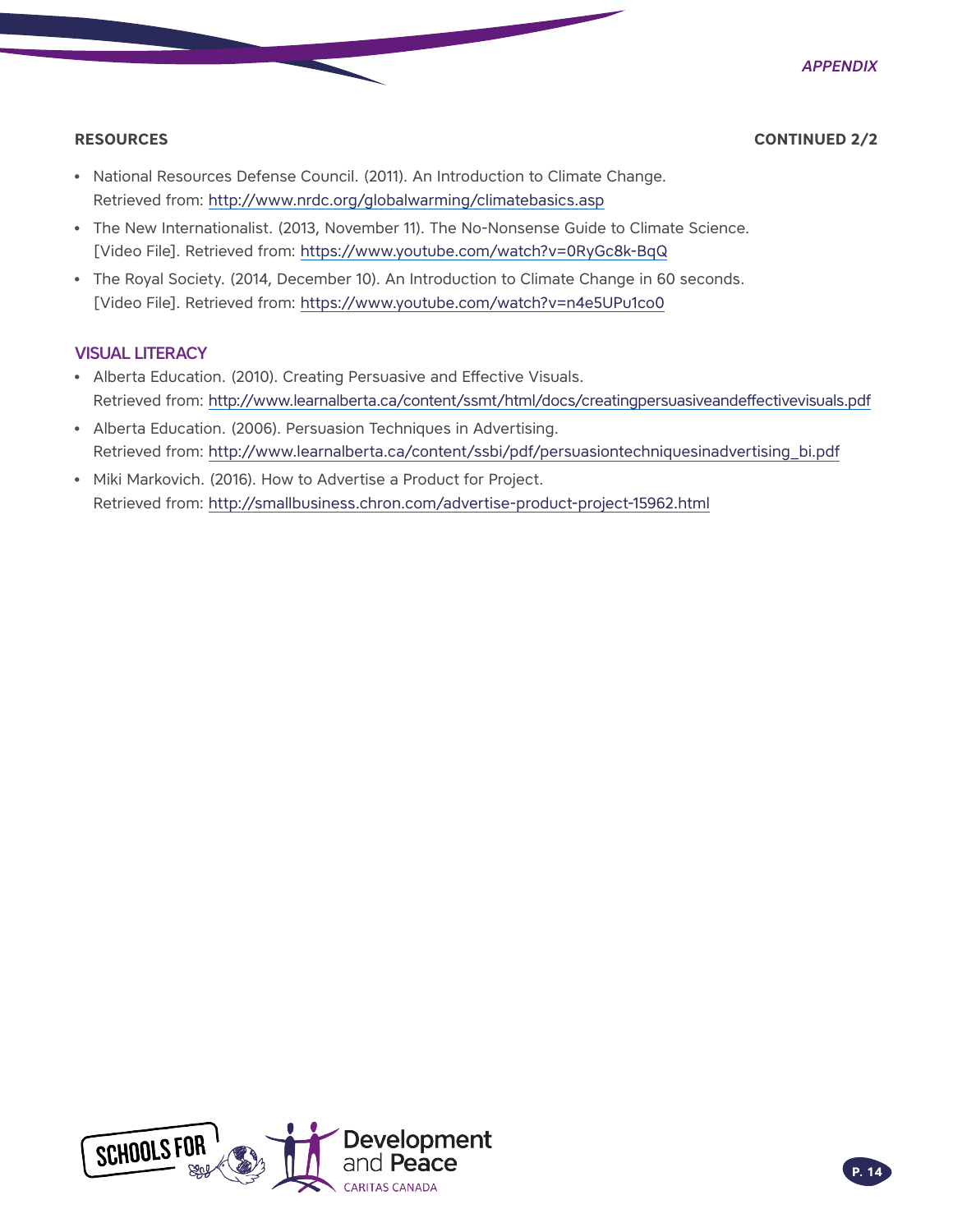### <span id="page-14-0"></span>**Prayer**

#### A CHRISTIAN PRAYER IN UNION WITH CREATION

Father, we praise you with all your creatures. They came forth from your all-powerful hand; they are yours, filled with your presence and your tender love. Praise be to you!

Son of God, Jesus, through you all things were made. You were formed in the womb of Mary our Mother, you became part of this earth, and you gazed upon this world with human eyes. Today you are alive in every creature in your risen glory. Praise be to you!

Holy Spirit, by your light you guide this world towards the Father's love and accompany creation as it groans in travail. You also dwell in our hearts and you inspire us to do what is good. Praise be to you!

Triune Lord, wondrous community of infinite love, teach us to contemplate you in the beauty of the universe, for all things speak of you. Awaken our praise and thankfulness for every being that you have made. Give us the grace to feel profoundly joined to everything that is.

God of love, show us our place in this world as channels of your love for all the creatures of this earth, for not one of them is forgotten in your sight. Enlighten those who possess power and money that they may avoid the sin of indifference, that they may love the common good, advance the weak, and care for this world in which we live. The poor and the earth are crying out. O Lord, seize us with your power and light, help us to protect all life, to prepare for a better future, for the coming of your Kingdom of justice, peace, love and beauty. Praise be to you!

AMEN.

— *Laudato Si'*, 246

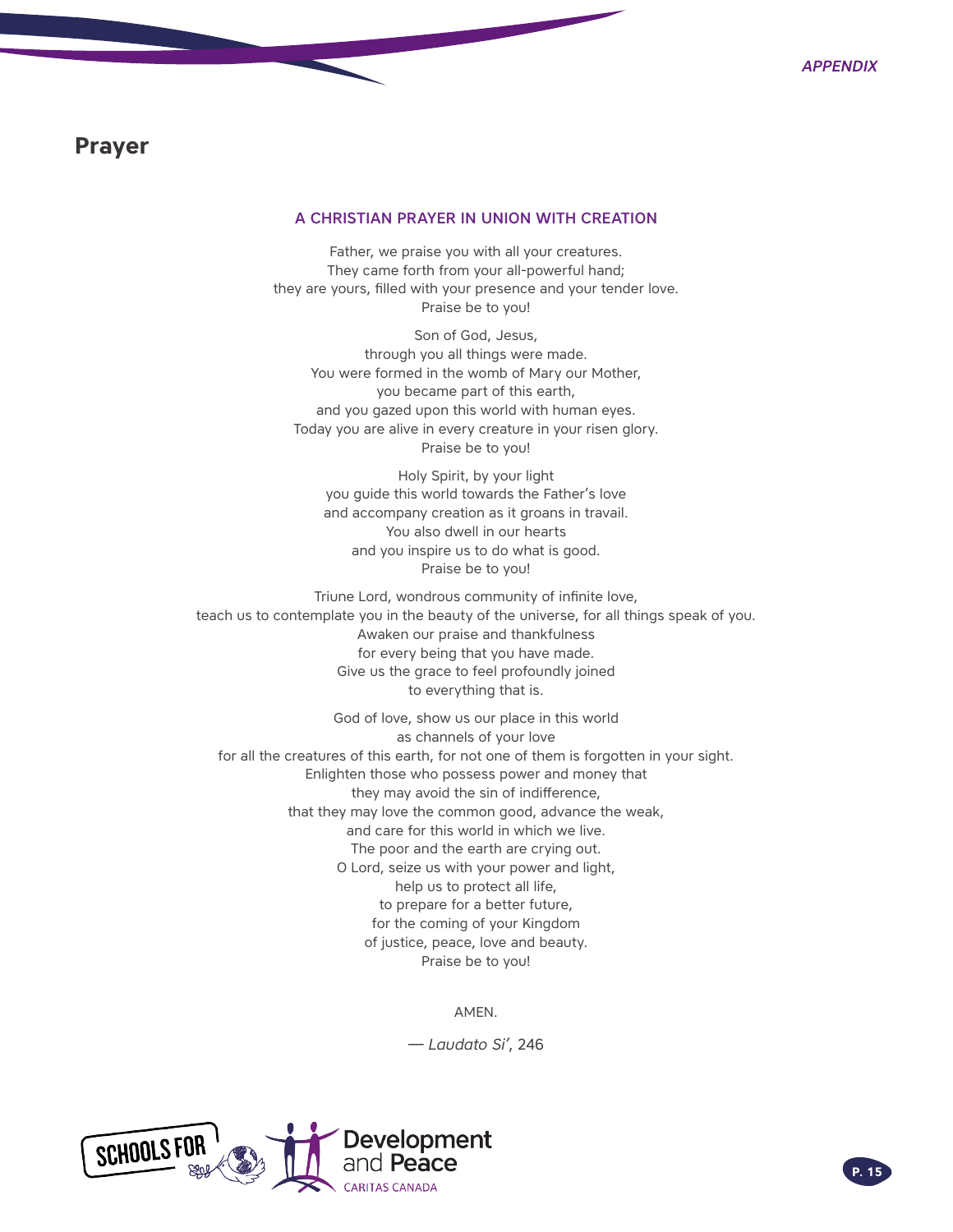### <span id="page-15-0"></span>**Handout**

#### QUOTES FROM *LAUDATO SI'* FOR ANALYSIS

#### "NEVER HAVE WE SO HURT AND MISTREATED OUR COMMON HOME AS WE HAVE IN THE LAST 200 YEARS." (53)

- 1. What is a common home? Why does Pope Francis use this term?
- 2. Why does Pope Francis say that we have mistreated our common home in the last 200 years? Provide examples.
- 3. Rewrite the quote in your own words.

### "HUMANITY IS CALLED TO RECOGNIZE THE NEED FOR CHANGES OF LIFESTYLE, PRODUCTION AND CONSUMPTION, IN ORDER TO COMBAT THIS WARMING OR AT LEAST THE HUMAN CAUSES WHICH PRODUCE OR AGGRAVATE IT." (23)

- 1. What do you think some of the lifestyle changes for humanity Pope Francis is talking about?
- 2. How can we make changes in our lifestyle? Provide specific examples.
- 3. How can we make changes in the way we make things? Provide specific examples.
- 4. How can we make changes in our consumption? Provide specific examples.
- 5. Rewrite the quote in your own words.

### "A SENSE OF DEEP COMMUNION WITH THE REST OF NATURE CANNOT BE REAL IF OUR HEARTS LACK TENDERNESS, COMPASSION AND CONCERN FOR OUR FELLOW HUMAN BEINGS." (91)

- 1. How can we demonstrate communion with nature? Give examples
- 2. How can we show tenderness for our fellow human beings? Give examples.
- 3. How can we show compassion for our fellow human beings? Give examples.
- 4. How can we show concern for our fellow human beings? Give examples.
- 5. Rewrite the quote in your own words.

"OUR INSISTENCE THAT EACH HUMAN BEING IS AN IMAGE OF GOD SHOULD NOT MAKE US OVERLOOK THE FACT THAT EACH CREATURE HAS ITS OWN PURPOSE. NONE IS SUPERFLUOUS. THE ENTIRE MATERIAL UNIVERSE SPEAKS OF GOD'S LOVE, HIS BOUNDLESS AFFECTION FOR US. SOIL, WATER, MOUNTAINS: EVERYTHING IS, AS IT WERE, A CARESS OF GOD." (84)

- 1. In what way is God present in all of his creation?
- 2. How does creation demonstrate God's love?
- 3. Rewrite the quote in your own words.

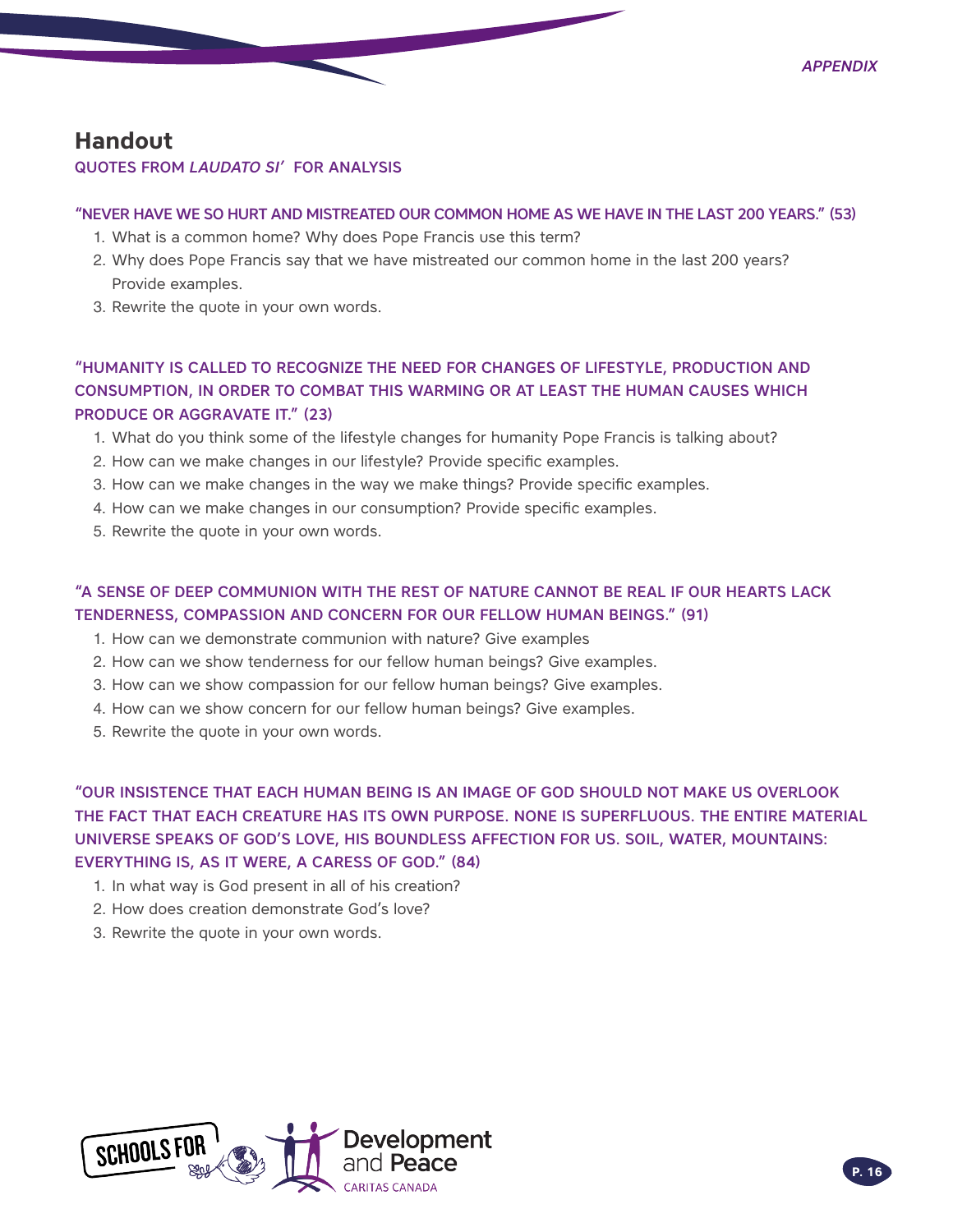

*Appendix*

### **QUOTES FROM** *LAUDATO SI'* **FOR ANALYSIS CONTINUED 2/2**

"IT IS NOT ENOUGH TO BALANCE, IN THE MEDIUM TERM, THE PROTECTION OF NATURE WITH FINANCIAL GAIN, OR THE PRESERVATION OF THE ENVIRONMENT WITH PROGRESS. HALFWAY MEASURES SIMPLY DELAY THE INEVITABLE DISASTER. PUT SIMPLY, IT IS A MATTER OF REDEFINING OUR NOTION OF PROGRESS. A TECHNOLOGICAL AND ECONOMIC DEVELOPMENT WHICH DOES NOT LEAVE IN ITS WAKE A BETTER WORLD AND AN INTEGRALLY HIGHER QUALITY OF LIFE CANNOT BE CONSIDERED PROGRESS." (194)

- 1. How do you define progress?
- 2. What does "profess as a species" mean?
- 3. How else could we define progress?
- 4. Rewrite the quote in your own words.

### "WE MUST REGAIN THE CONVICTION THAT WE NEED ONE ANOTHER, THAT WE HAVE A SHARED RESPONSIBILITY FOR OTHERS AND THE WORLD, AND THAT BEING GOOD AND DECENT ARE WORTH IT." (229)

- 1. In what ways do we need one another?
- 2. Who are some of the people you need in your life?
- 3. Could you live without the support of other people?
- 4. Rewrite the quote in your own words.

### "BECAUSE OF US, THOUSANDS OF SPECIES WILL NO LONGER GIVE GLORY TO GOD BY THEIR VERY EXISTENCE, NOR CONVEY THEIR MESSAGE TO US. WE HAVE NO SUCH RIGHT." (33)

- 1. Do you believe that all species deserve to be protected? If not, how do we decide which ones do need protection?
- 2. What actions could we take to ensure the existence of more species?
- 3. Rewrite the quote in your own words.

"MANY PEOPLE KNOW THAT OUR CURRENT PROGRESS AND THE MERE AMASSING OF THINGS AND PLEASURES ARE NOT ENOUGH TO GIVE MEANING AND JOY TO THE HUMAN HEART, YET THEY FEEL UNABLE TO GIVE UP WHAT THE MARKET SETS BEFORE THEM…….THEY HAVE GROWN UP IN A MILIEU OF EXTREME CONSUMERISM AND AFFLUENCE WHICH MAKES IT DIFFICULT TO DEVELOP OTHER HABITS." (209)

- 1. Why do you think Pope Francis is questioning consumerism?
- 2. In what ways do you act as a consumer? Do you think about your role as a consumer?
- 3. Why do people take pleasure in consuming? Explain.
- 4. How can we consume less? Is this a goal you could support?